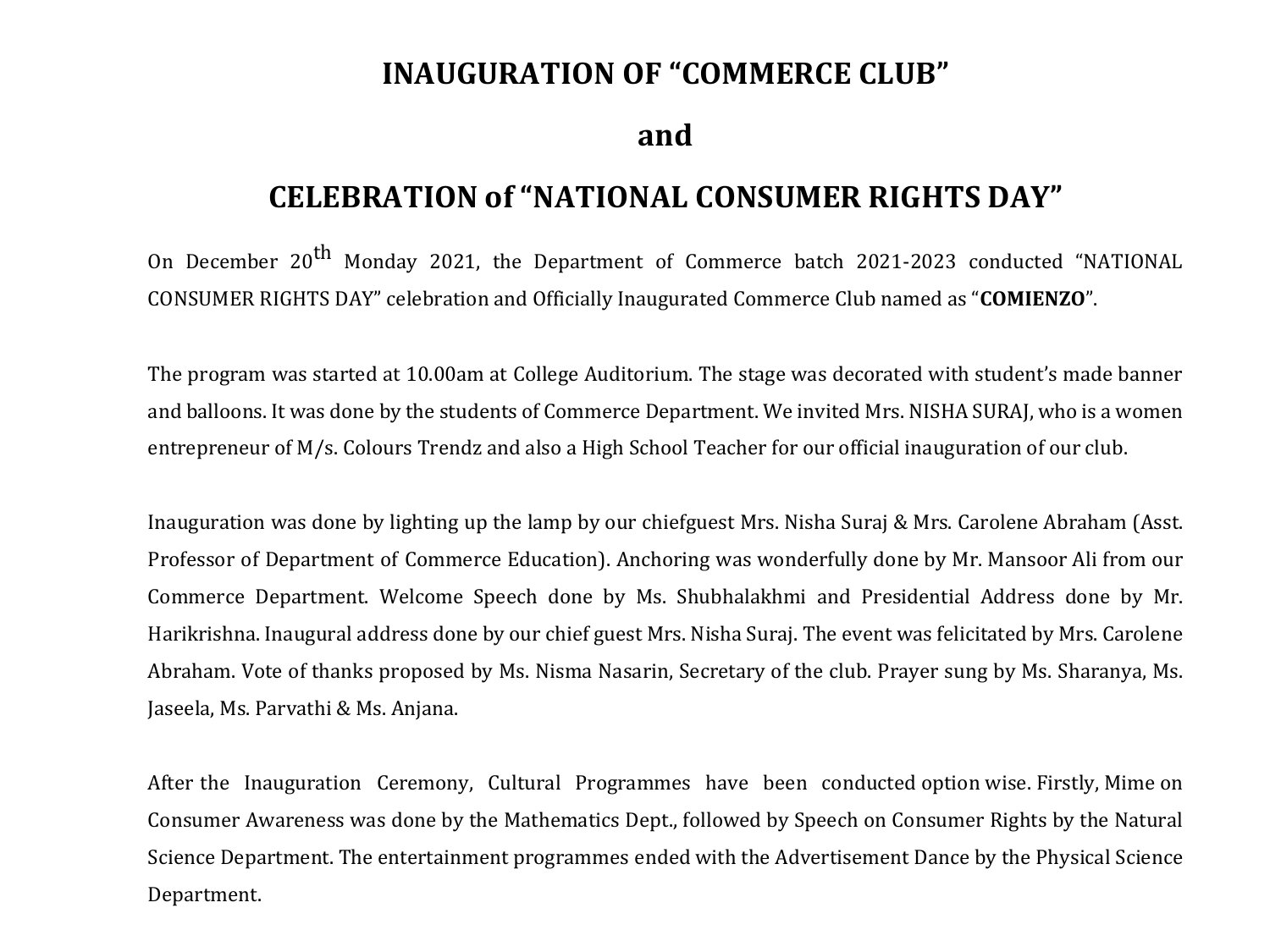## **COMMERCE CLUB [COMENZIO]** inauguration